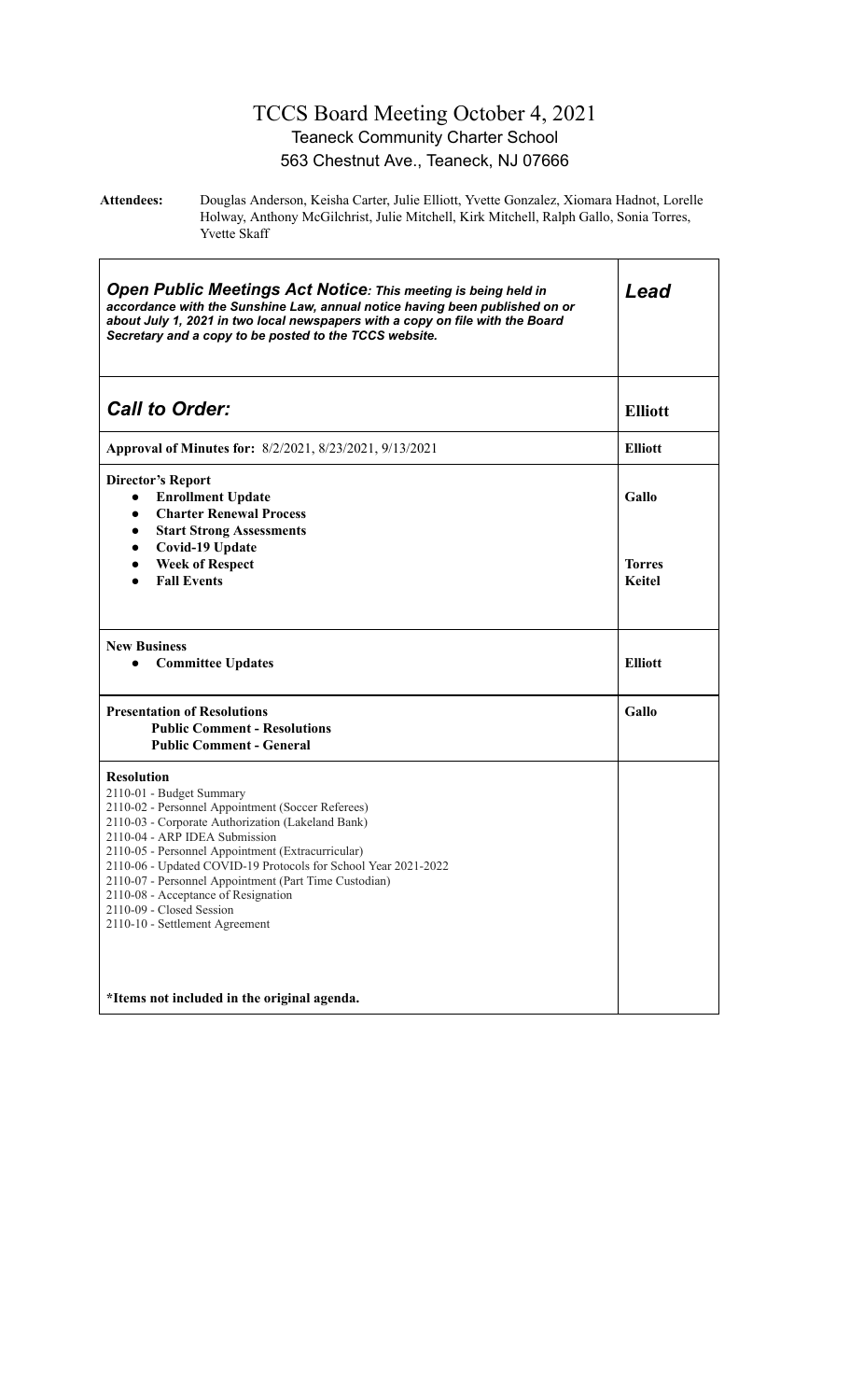# **TCCS Board Meeting October 4, 2021** *Resolution 2110-01 Budget Summary*

**BE IT RESOLVED, that the Budget Summary for September 14, 2021 - October 4, 2021 (total amount \$165,233.33) be approved.**

| Moved by:       |            | <b>Seconded By:</b> |               |            |                |                    |            |                |
|-----------------|------------|---------------------|---------------|------------|----------------|--------------------|------------|----------------|
| <b>Vote</b>     |            |                     |               |            |                |                    |            |                |
|                 | <b>Yes</b> | No                  |               | <b>Yes</b> | N <sub>0</sub> |                    | <b>Yes</b> | N <sub>0</sub> |
| <b>Anderson</b> |            |                     | Gonzalez      |            |                | <b>McGilchrist</b> |            |                |
| Carter          |            |                     | <b>Hadnot</b> |            |                | J. Mitchell        |            |                |
| <b>Elliott</b>  |            |                     | <b>Holway</b> |            |                | K. Mitchell        |            |                |

| <b>Resolution Carried:</b> | Yes |  |
|----------------------------|-----|--|
|----------------------------|-----|--|

**Date:\_\_\_\_\_\_\_\_\_\_\_\_\_\_\_\_\_\_\_\_\_\_\_\_\_\_\_\_\_\_\_\_\_\_\_\_\_\_**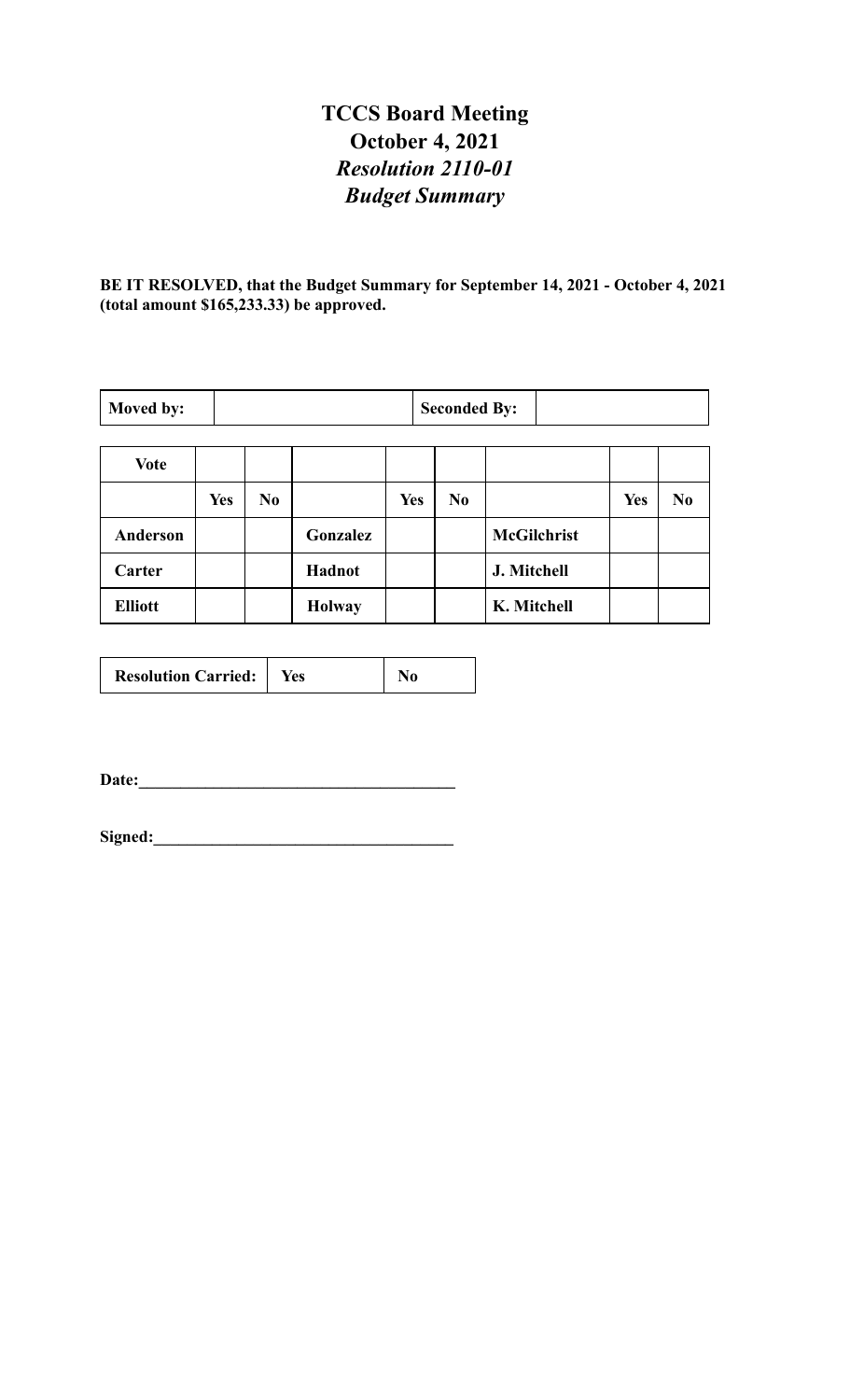# **TCCS Board Meeting October 4, 2021** *Resolution 2110-02 Personnel Appointment (Soccer Referees)*

**BE IT RESOLVED, that the Board of Trustees approve the following soccer referee appointments for the 2021 season:**

**Assigner (one time fee): Ken Hoffman \$60**

**Referees:**

**9-29 4:00pm Ken Hoffman \$110.00 (Ken paid cash (\$55.00) to Keith Keith Breznovits, who was the other ref scheduled)**

**10-4: 4:30pm Ken Hoffman \$55.00 and Michael Epstein \$55.00**

**10/6 3:45PM Ed Azari \$ 55.00 and Barry Dounn \$55.00**

**10/7 4:00PM Craig McKim \$55.00 and TBA \$55.00**

**10/20 4:30PM Tony Espiritu \$55.00 and Barry Dounn \$55.00**

| <b>Moved by:</b> |  |  | Seconded By: |  |  |
|------------------|--|--|--------------|--|--|
|                  |  |  |              |  |  |
|                  |  |  |              |  |  |

| <b>Vote</b>    |            |                |               |            |                |                    |            |                |
|----------------|------------|----------------|---------------|------------|----------------|--------------------|------------|----------------|
|                | <b>Yes</b> | N <sub>0</sub> |               | <b>Yes</b> | N <sub>0</sub> |                    | <b>Yes</b> | N <sub>0</sub> |
| Anderson       |            |                | Gonzalez      |            |                | <b>McGilchrist</b> |            |                |
| Carter         |            |                | Hadnot        |            |                | J. Mitchell        |            |                |
| <b>Elliott</b> |            |                | <b>Holway</b> |            |                | K. Mitchell        |            |                |

| <b>Resolution Carried:</b> | Yes | No |
|----------------------------|-----|----|
|----------------------------|-----|----|

**Date:\_\_\_\_\_\_\_\_\_\_\_\_\_\_\_\_\_\_\_\_\_\_\_\_\_\_\_\_\_\_\_\_\_\_\_\_\_\_**

Signed: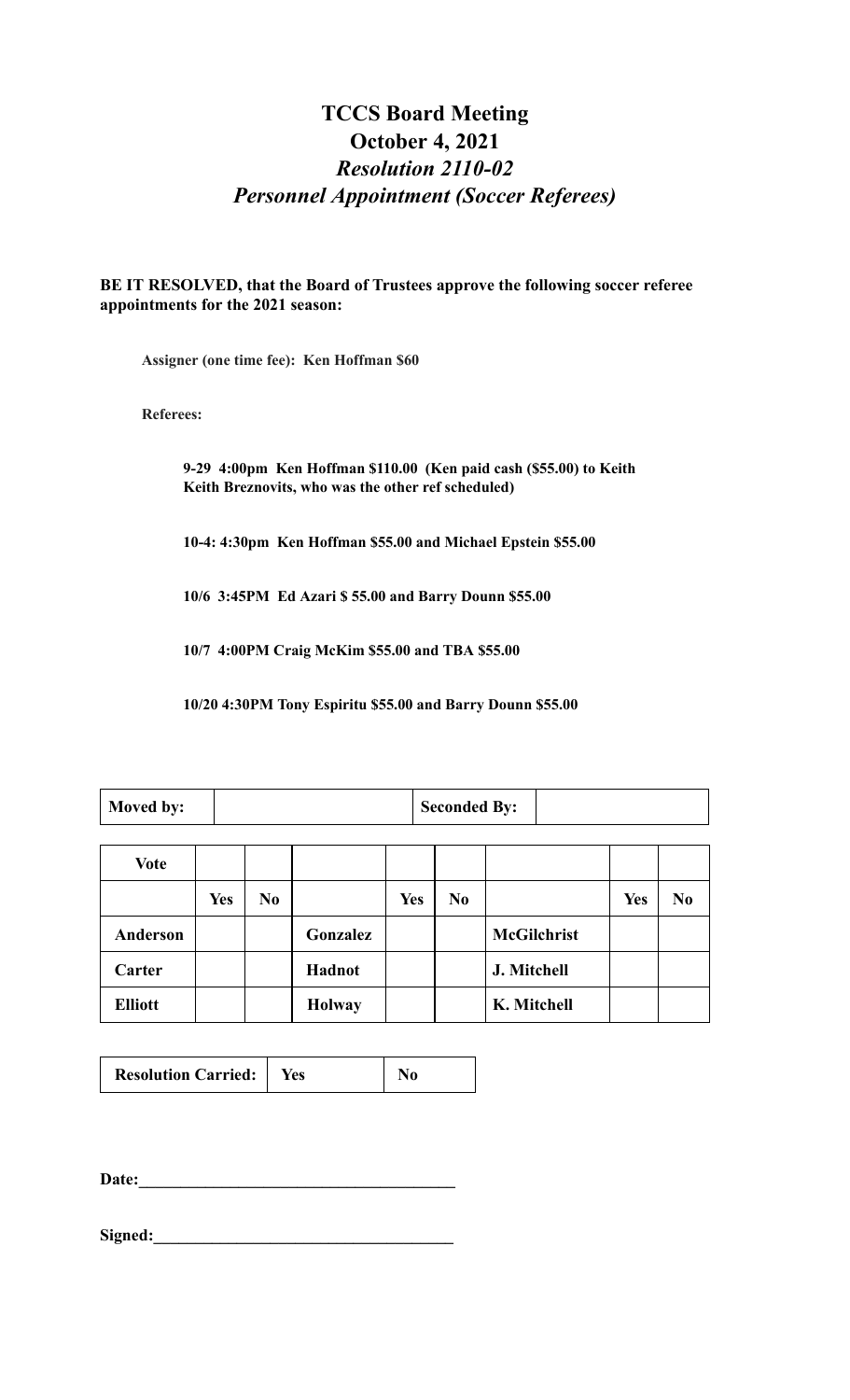# **TCCS Board Meeting October 4, 2021** *Resolution 2110-03 Corporate Authorization (Lakeland Bank)*

**WHEREAS, the TCCS Board of Trustees recognizes the need to approve check signers,**

**NOW THEREFORE BE IT RESOLVED, that the TCCS Board of Trustees approve the submission of the attached Corporate Authorization form with Lakeland Bank.**

| Moved by:       |            | <b>Seconded By:</b> |               |            |    |                    |            |                |
|-----------------|------------|---------------------|---------------|------------|----|--------------------|------------|----------------|
| <b>Vote</b>     |            |                     |               |            |    |                    |            |                |
|                 | <b>Yes</b> | N <sub>0</sub>      |               | <b>Yes</b> | No |                    | <b>Yes</b> | N <sub>0</sub> |
| <b>Anderson</b> |            |                     | Gonzalez      |            |    | <b>McGilchrist</b> |            |                |
| Carter          |            |                     | Hadnot        |            |    | J. Mitchell        |            |                |
| <b>Elliott</b>  |            |                     | <b>Holway</b> |            |    | K. Mitchell        |            |                |

|  | <b>Resolution Carried:</b> | Yes |  |
|--|----------------------------|-----|--|
|--|----------------------------|-----|--|

Date: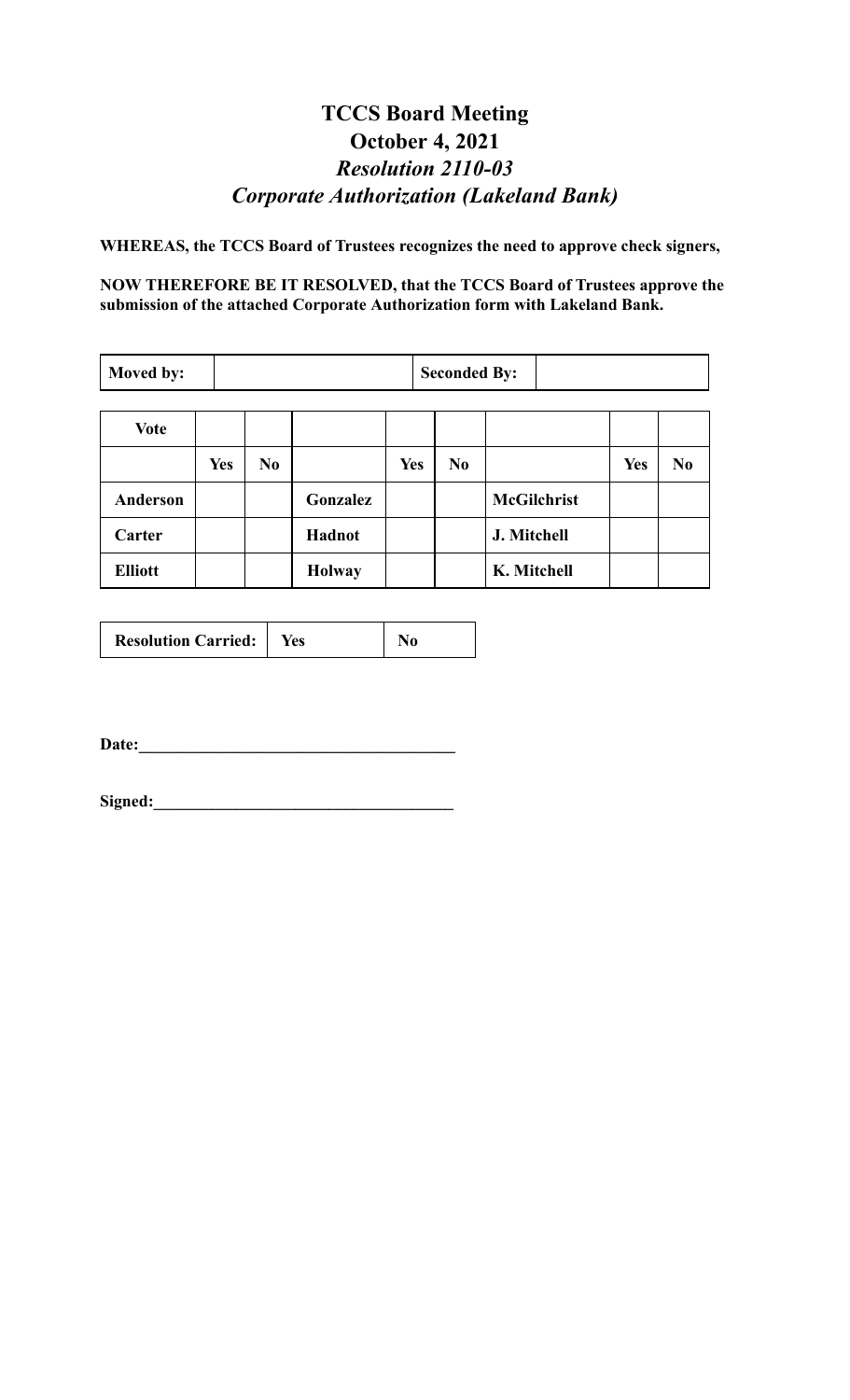#### **TCCS Board Meeting October 4, 2021** *Resolution 2110-04 ARP IDEA Submission*

**BE IT RESOLVED, that Board of Trustees approve the submission of the ARP IDEA Consolidated application for the following amounts:**

**ARP Basic: \$15,479 ARP Preschool: \$1,320**

| Moved by: | <b>Seconded By:</b> |  |
|-----------|---------------------|--|
|-----------|---------------------|--|

| Vote           |            |                |               |            |                |                    |            |                |
|----------------|------------|----------------|---------------|------------|----------------|--------------------|------------|----------------|
|                | <b>Yes</b> | N <sub>0</sub> |               | <b>Yes</b> | N <sub>0</sub> |                    | <b>Yes</b> | N <sub>0</sub> |
| Anderson       |            |                | Gonzalez      |            |                | <b>McGilchrist</b> |            |                |
| Carter         |            |                | Hadnot        |            |                | J. Mitchell        |            |                |
| <b>Elliott</b> |            |                | <b>Holway</b> |            |                | K. Mitchell        |            |                |

**Date:\_\_\_\_\_\_\_\_\_\_\_\_\_\_\_\_\_\_\_\_\_\_\_\_\_\_\_\_\_\_\_\_\_\_\_\_\_\_**

Signed: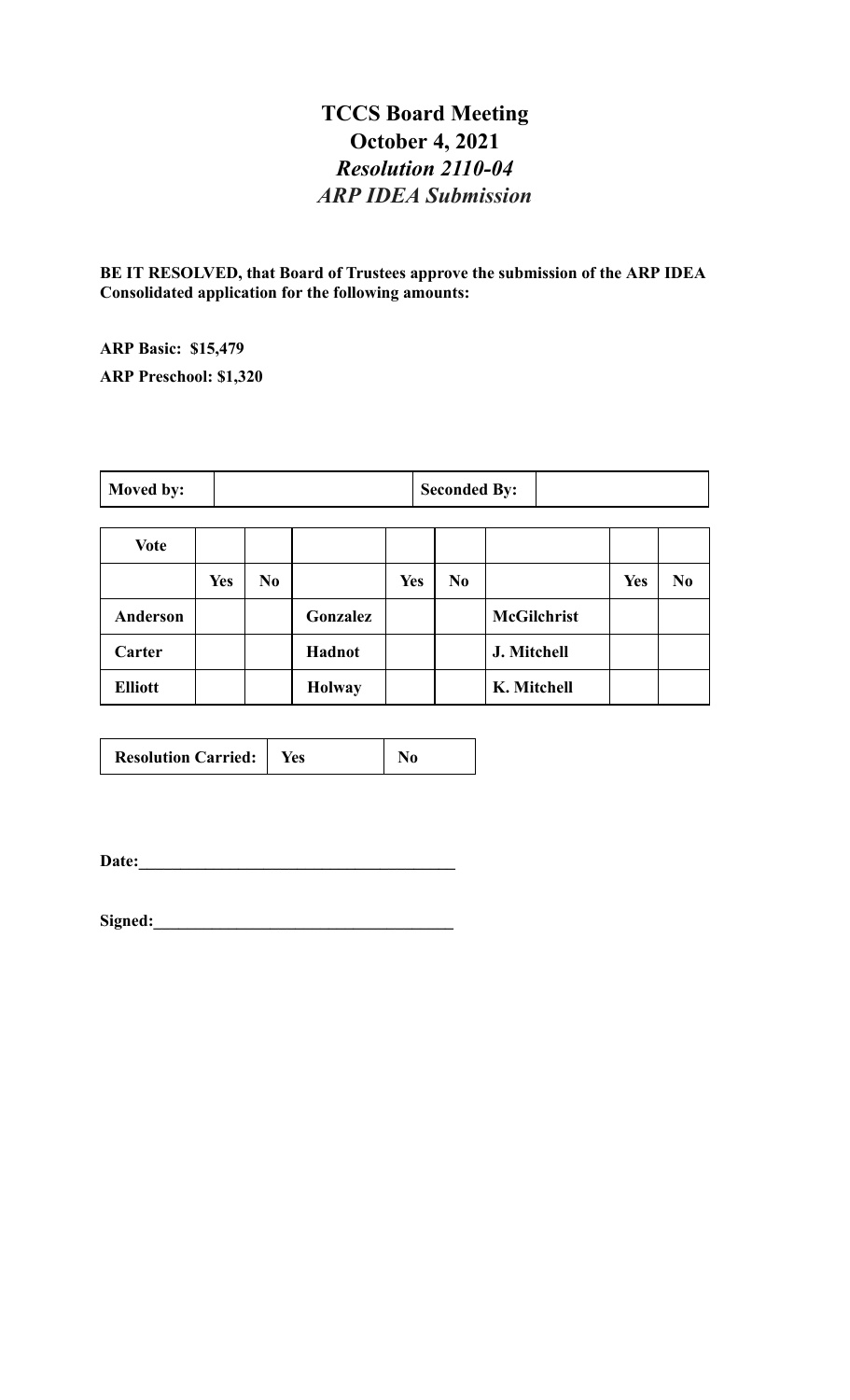# **TCCS Board Meeting October 4, 2021** *Resolution 2110-05 Personnel Appointments (Extracurricular)*

#### **BE IT RESOLVED, that Board of Trustees approve the following extracurricular appointments for the 2021-2022 school year:**

| Name(s)            | <b>Position</b>                   | <b>Stipend</b> |
|--------------------|-----------------------------------|----------------|
| Paul Bonney        | Girls' Basketball Head Coach      | 3000           |
| Hannah Ashby       | Girls' Basketball Assistant Coach | 1500           |
| Keni Ashby         | Boys' Basketball Head Coach       | 3000           |
| <b>Trey Dudley</b> | Boys' Basketball Assistant Coach  | 1500           |
| Andrew Blanco      | I&RS Case Manager                 | 3000           |

| Vote           |            |                |               |            |                |                    |            |                |
|----------------|------------|----------------|---------------|------------|----------------|--------------------|------------|----------------|
|                | <b>Yes</b> | N <sub>0</sub> |               | <b>Yes</b> | N <sub>0</sub> |                    | <b>Yes</b> | N <sub>0</sub> |
| Anderson       |            |                | Gonzalez      |            |                | <b>McGilchrist</b> |            |                |
| Carter         |            |                | Hadnot        |            |                | J. Mitchell        |            |                |
| <b>Elliott</b> |            |                | <b>Holway</b> |            |                | K. Mitchell        |            |                |

| <b>Resolution Carried:</b> | Yes |  |
|----------------------------|-----|--|
|----------------------------|-----|--|

**Date:\_\_\_\_\_\_\_\_\_\_\_\_\_\_\_\_\_\_\_\_\_\_\_\_\_\_\_\_\_\_\_\_\_\_\_\_\_\_**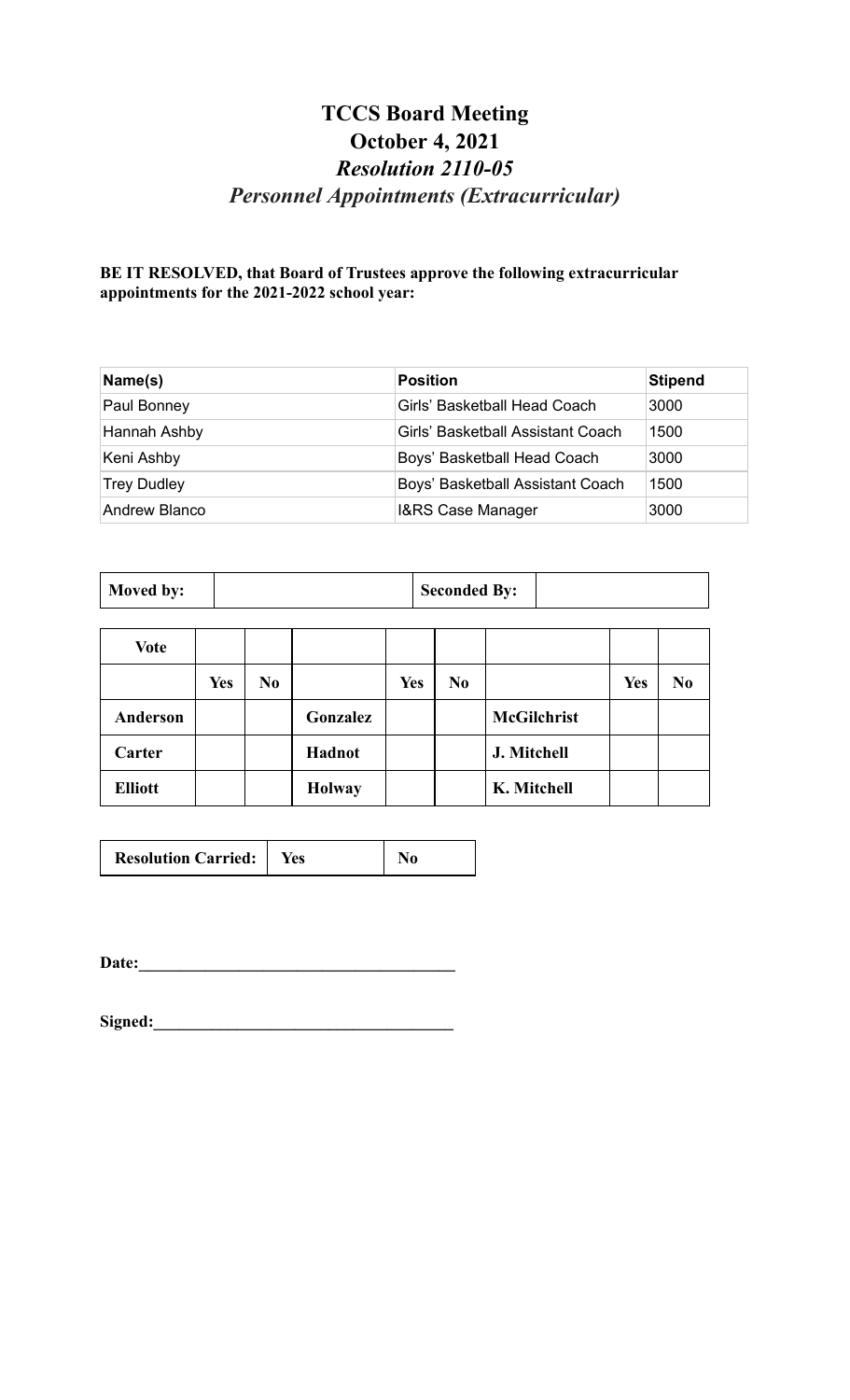# **TCCS Board Meeting October 4, 2021** *Resolution 2110-06 Updated COVID-19 Protocols for School Year 2021-2022*

#### **BE IT RESOLVED, that the Board of Trustees approve the attached updated COVID-19 Protocols for School Year 2021-2022.**

| Moved by:       |            | <b>Seconded By:</b> |               |            |                |                    |            |    |
|-----------------|------------|---------------------|---------------|------------|----------------|--------------------|------------|----|
|                 |            |                     |               |            |                |                    |            |    |
| <b>Vote</b>     |            |                     |               |            |                |                    |            |    |
|                 | <b>Yes</b> | N <sub>0</sub>      |               | <b>Yes</b> | N <sub>0</sub> |                    | <b>Yes</b> | No |
| <b>Anderson</b> |            |                     | Gonzalez      |            |                | <b>McGilchrist</b> |            |    |
| Carter          |            |                     | Hadnot        |            |                | J. Mitchell        |            |    |
| <b>Elliott</b>  |            |                     | <b>Holway</b> |            |                | K. Mitchell        |            |    |

| <b>Resolution Carried:</b> | res |  |
|----------------------------|-----|--|
|                            |     |  |

Date: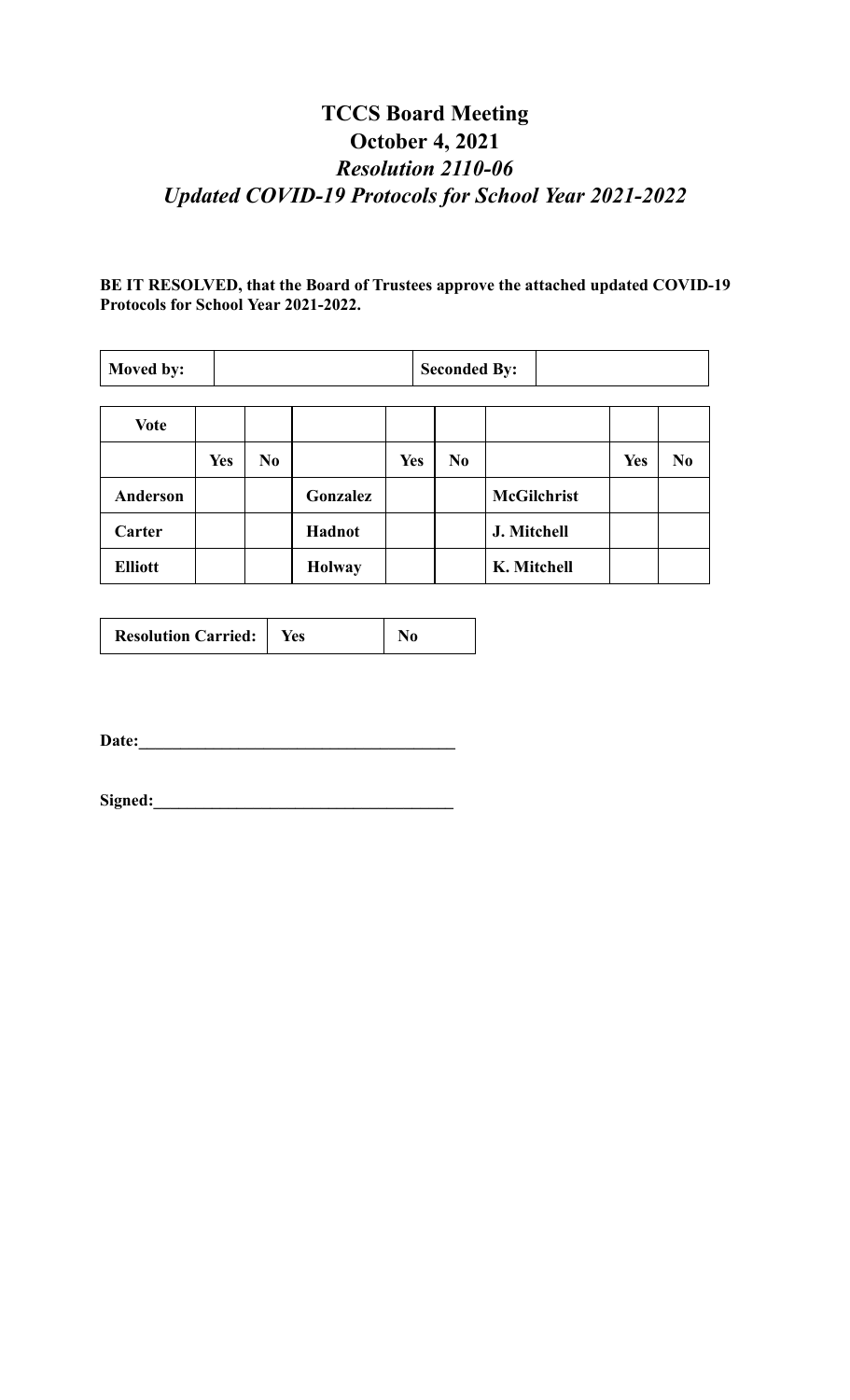### **TCCS Board Meeting October 4, 2021** *Resolution 2110-07 Personnel Appointments (Part Time Custodian)*

#### **BE IT RESOLVED, that Board of Trustees approve the following appointment for the 2021-2022 school year:**

| $\mathsf{Name}(\mathsf{s})$ | Position            | Rate    |
|-----------------------------|---------------------|---------|
| John Johnson                | Part Time Custodian | \$15/hr |

| Moved by: |  | Seconded By: |  |
|-----------|--|--------------|--|
|-----------|--|--------------|--|

| Vote           |            |                |               |            |                |                    |            |                |
|----------------|------------|----------------|---------------|------------|----------------|--------------------|------------|----------------|
|                | <b>Yes</b> | N <sub>0</sub> |               | <b>Yes</b> | N <sub>0</sub> |                    | <b>Yes</b> | N <sub>0</sub> |
| Anderson       |            |                | Gonzalez      |            |                | <b>McGilchrist</b> |            |                |
| Carter         |            |                | Hadnot        |            |                | J. Mitchell        |            |                |
| <b>Elliott</b> |            |                | <b>Holway</b> |            |                | K. Mitchell        |            |                |

| <b>Resolution Carried:</b>   Yes |  | N <sub>0</sub> |
|----------------------------------|--|----------------|
|----------------------------------|--|----------------|

**Date:\_\_\_\_\_\_\_\_\_\_\_\_\_\_\_\_\_\_\_\_\_\_\_\_\_\_\_\_\_\_\_\_\_\_\_\_\_\_**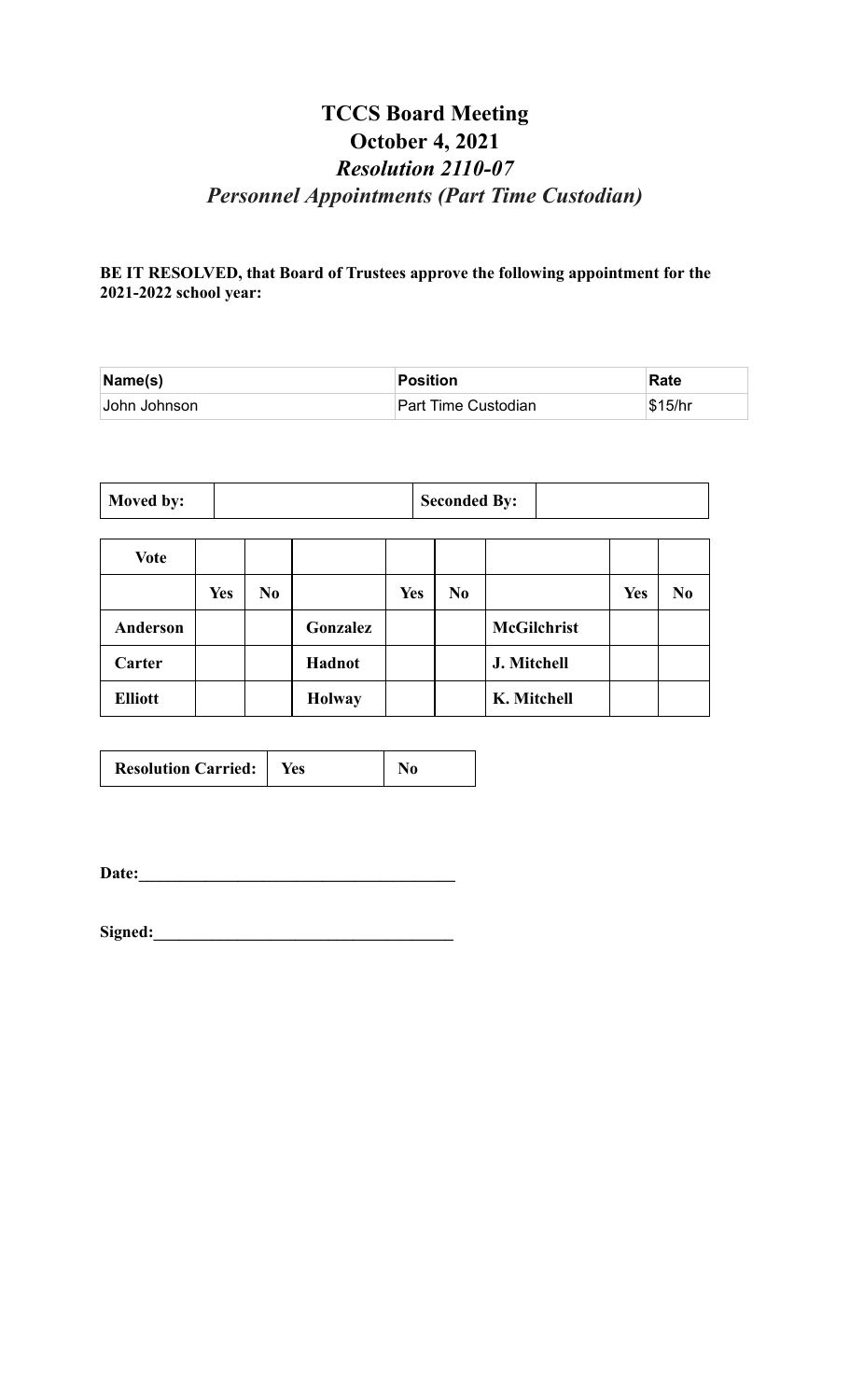# **TCCS Board Meeting October 4, 2021** *Resolution 2110-08 Acceptance of Resignation*

**BE IT RESOLVED, that the Board of Trustees accept the resignation of Roda Werking, School Nurse, effective December 1, 2021.**

| Moved by:       |            | <b>Seconded By:</b> |               |            |                |                    |            |                |
|-----------------|------------|---------------------|---------------|------------|----------------|--------------------|------------|----------------|
| <b>Vote</b>     |            |                     |               |            |                |                    |            |                |
|                 | <b>Yes</b> | N <sub>0</sub>      |               | <b>Yes</b> | N <sub>0</sub> |                    | <b>Yes</b> | N <sub>0</sub> |
| <b>Anderson</b> |            |                     | Gonzalez      |            |                | <b>McGilchrist</b> |            |                |
| Carter          |            |                     | Hadnot        |            |                | J. Mitchell        |            |                |
| <b>Elliott</b>  |            |                     | <b>Holway</b> |            |                | K. Mitchell        |            |                |

| <b>Resolution Carried:</b><br>Yes |  |  |  |
|-----------------------------------|--|--|--|
|-----------------------------------|--|--|--|

Date: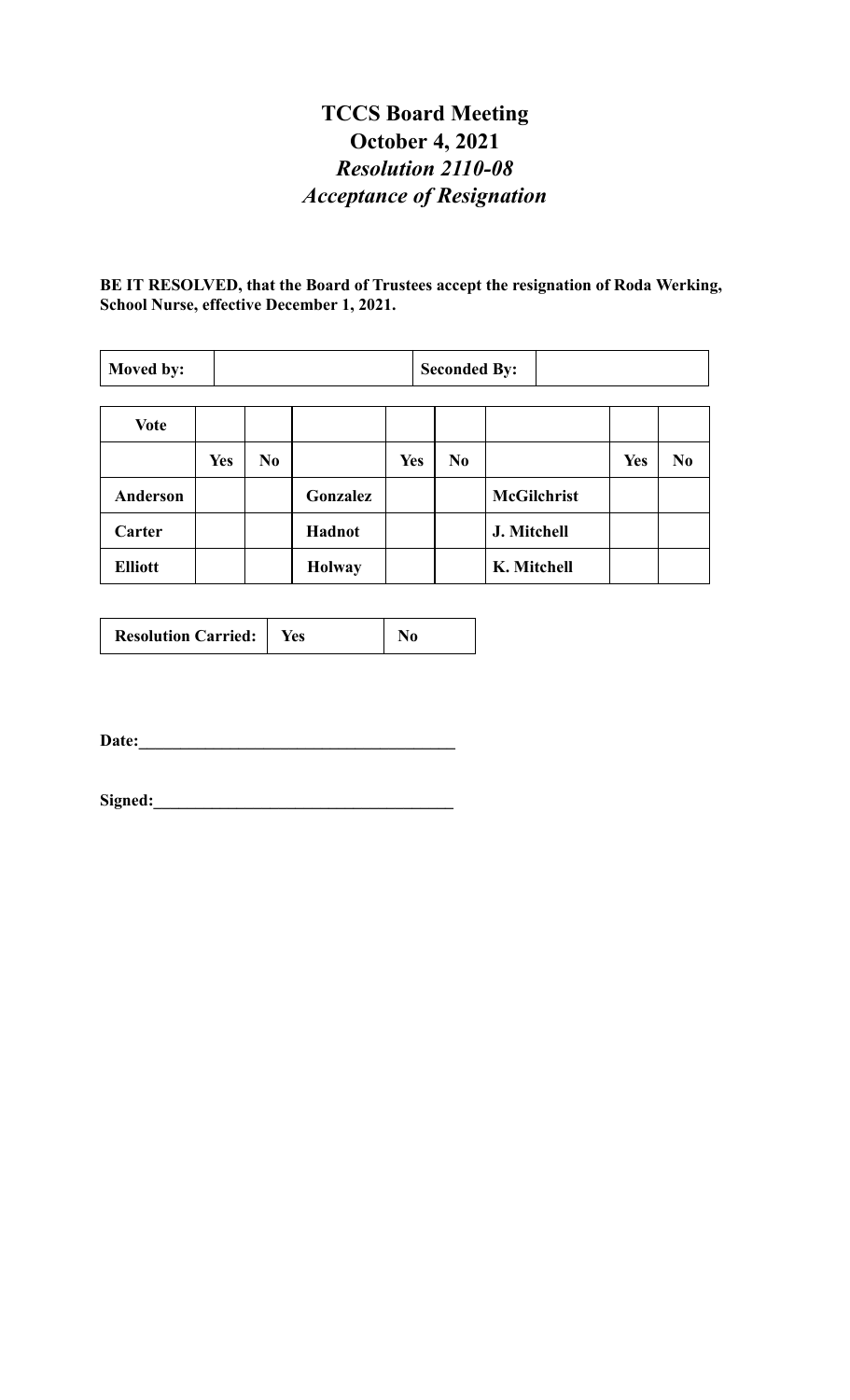### **TCCS Board Meeting October 4, 2021** *Resolution 2110-09 Closed Session*

**BE IT RESOLVED, that the TCCS Board of Trustees go into closed session to discuss litigation matters.**

| Moved by:      |            | <b>Seconded By:</b> |               |            |                |                    |            |                |
|----------------|------------|---------------------|---------------|------------|----------------|--------------------|------------|----------------|
| <b>Vote</b>    |            |                     |               |            |                |                    |            |                |
|                | <b>Yes</b> | N <sub>0</sub>      |               | <b>Yes</b> | N <sub>0</sub> |                    | <b>Yes</b> | N <sub>0</sub> |
| Anderson       |            |                     | Gonzalez      |            |                | <b>McGilchrist</b> |            |                |
| Carter         |            |                     | Hadnot        |            |                | J. Mitchell        |            |                |
| <b>Elliott</b> |            |                     | <b>Holway</b> |            |                | K. Mitchell        |            |                |

| <b>Resolution Carried:</b> | Yes |  |
|----------------------------|-----|--|
|----------------------------|-----|--|

**Date:\_\_\_\_\_\_\_\_\_\_\_\_\_\_\_\_\_\_\_\_\_\_\_\_\_\_\_\_\_\_\_\_\_\_\_\_\_\_**